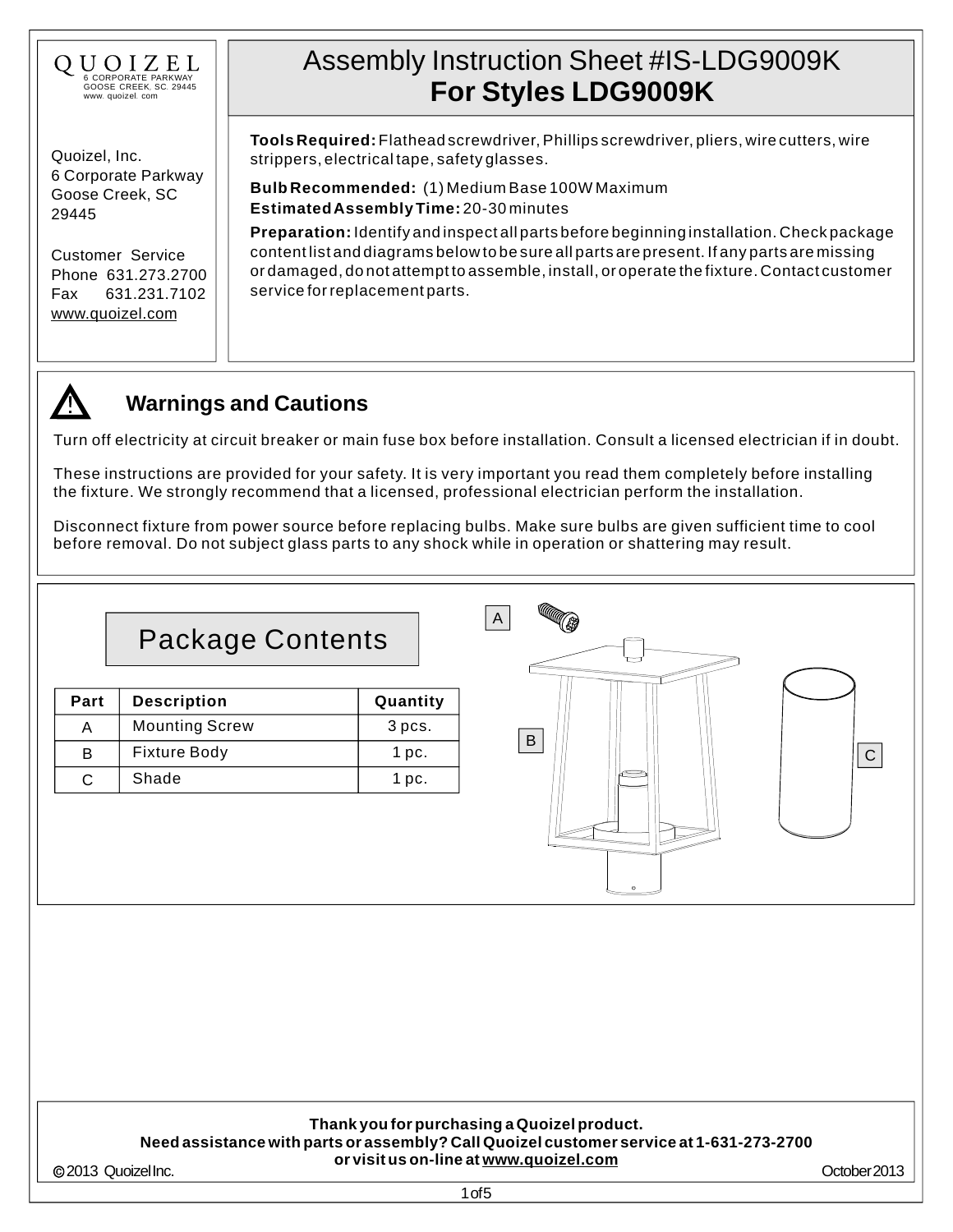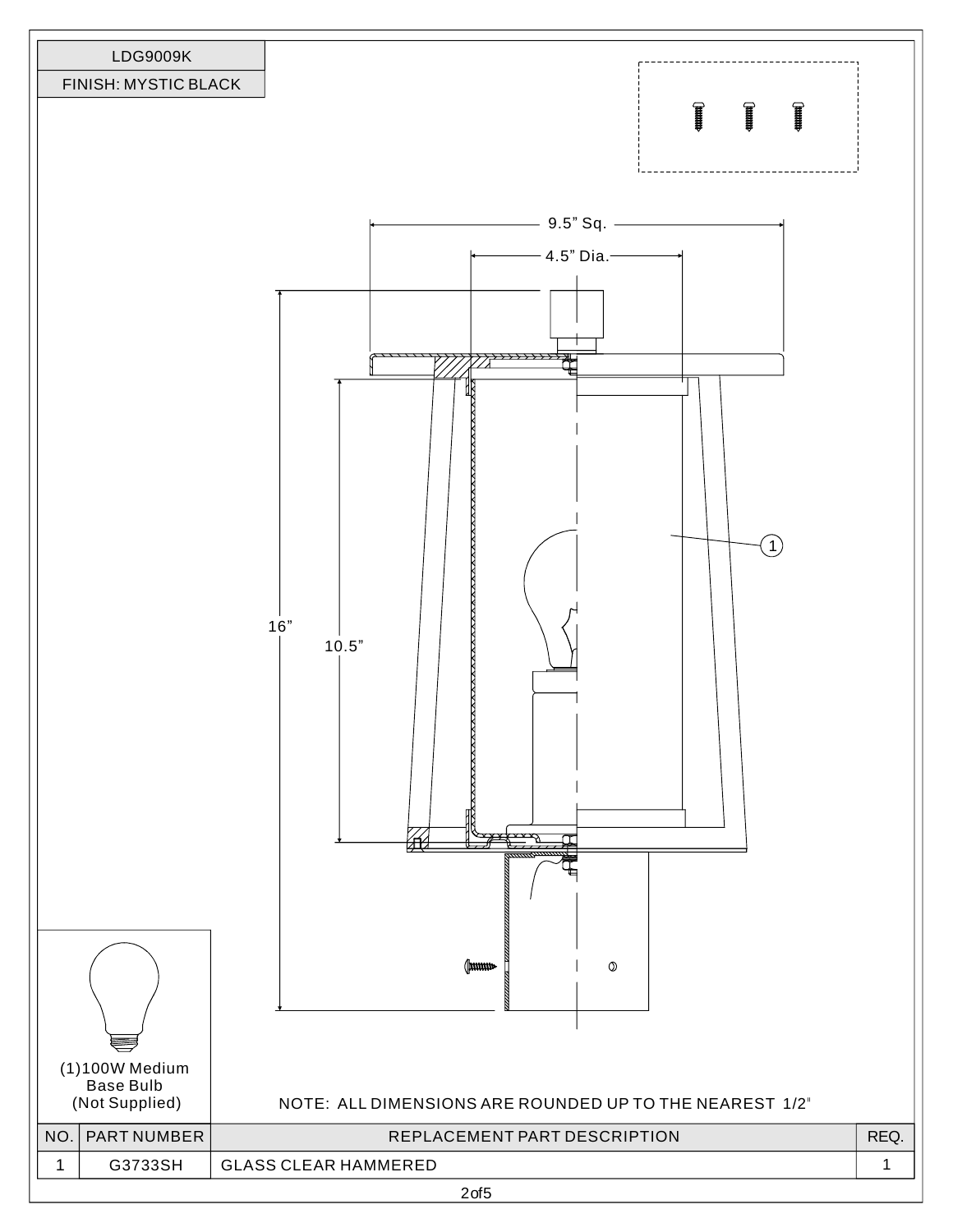

## Assembly Instruction Sheet #IS-LDG9009K **For Styles LDG9009K**

### **STEP 1** - **Remove the Cage**

A. Remove the Cage from the Fixture Body (B) by unscrewing the Lock Screws on the bottom of the fixture.



### **STEP 2** - **Install Shade**

- A. Remove the Socket Spacer and the Socket Collar from the Socket.
- B. Place Shade (C) over the Socket and secure with the Socket Spacer. Hand tighten until snug.
- C. Thread the Socket Collar onto the Socket and hand tighten until snug.



Bulb Socket

### **STEP 3** - **Install Bulb**

- A. This fixture uses standard bulb with a medium screw base. Maximum 100 watts.
- B. Insert bulb and screw snugly into place.

#### **Thank you for purchasing a Quoizel product. Need assistance with parts or assembly? Call Quoizel customer service at 1-631-273-2700 or visit us on-line at [www.quoizel.com](http://www.quoizel.com)**

2013 QuoizelInc.

October2013

Figure 3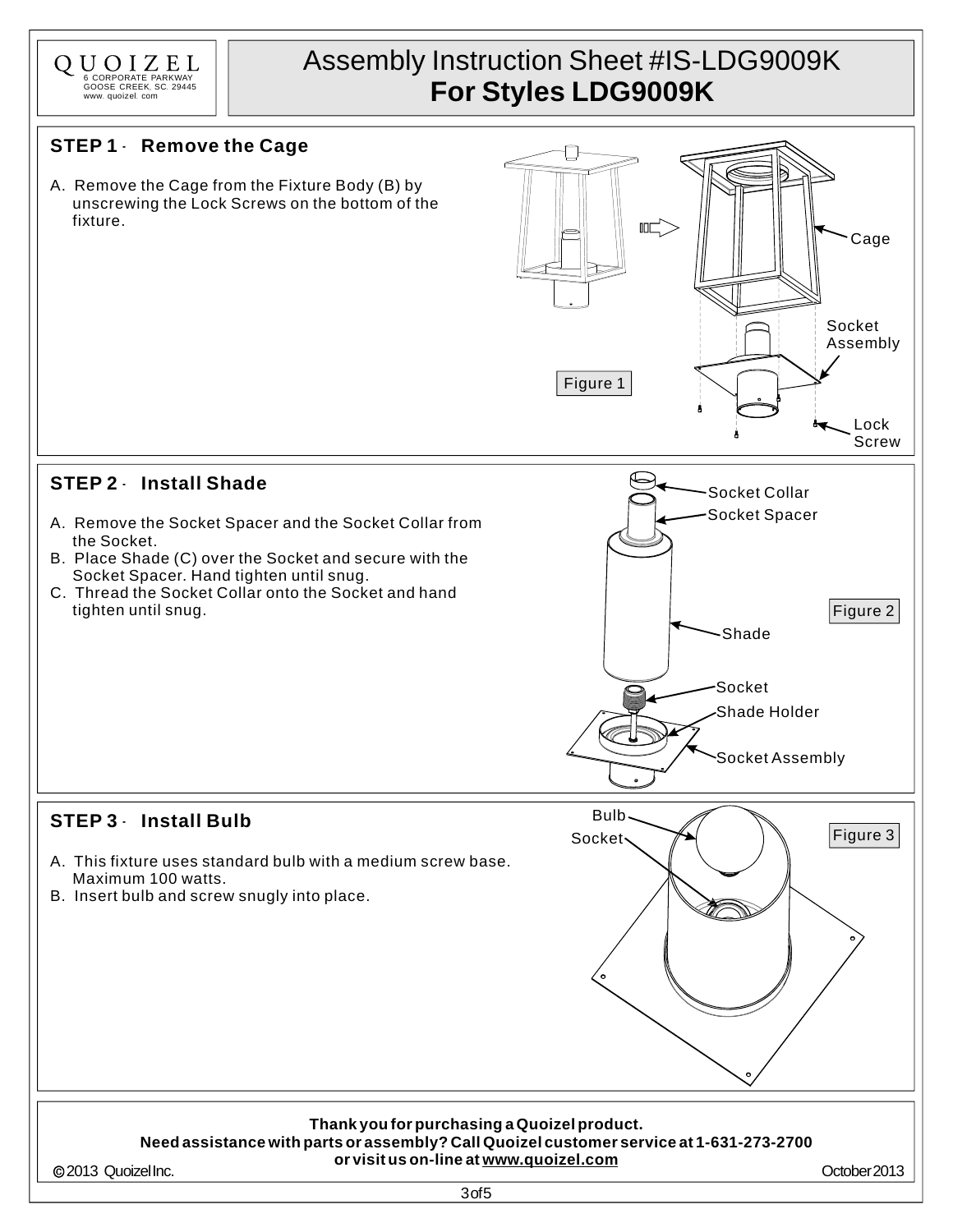

2013 QuoizelInc.

4of5

October2013